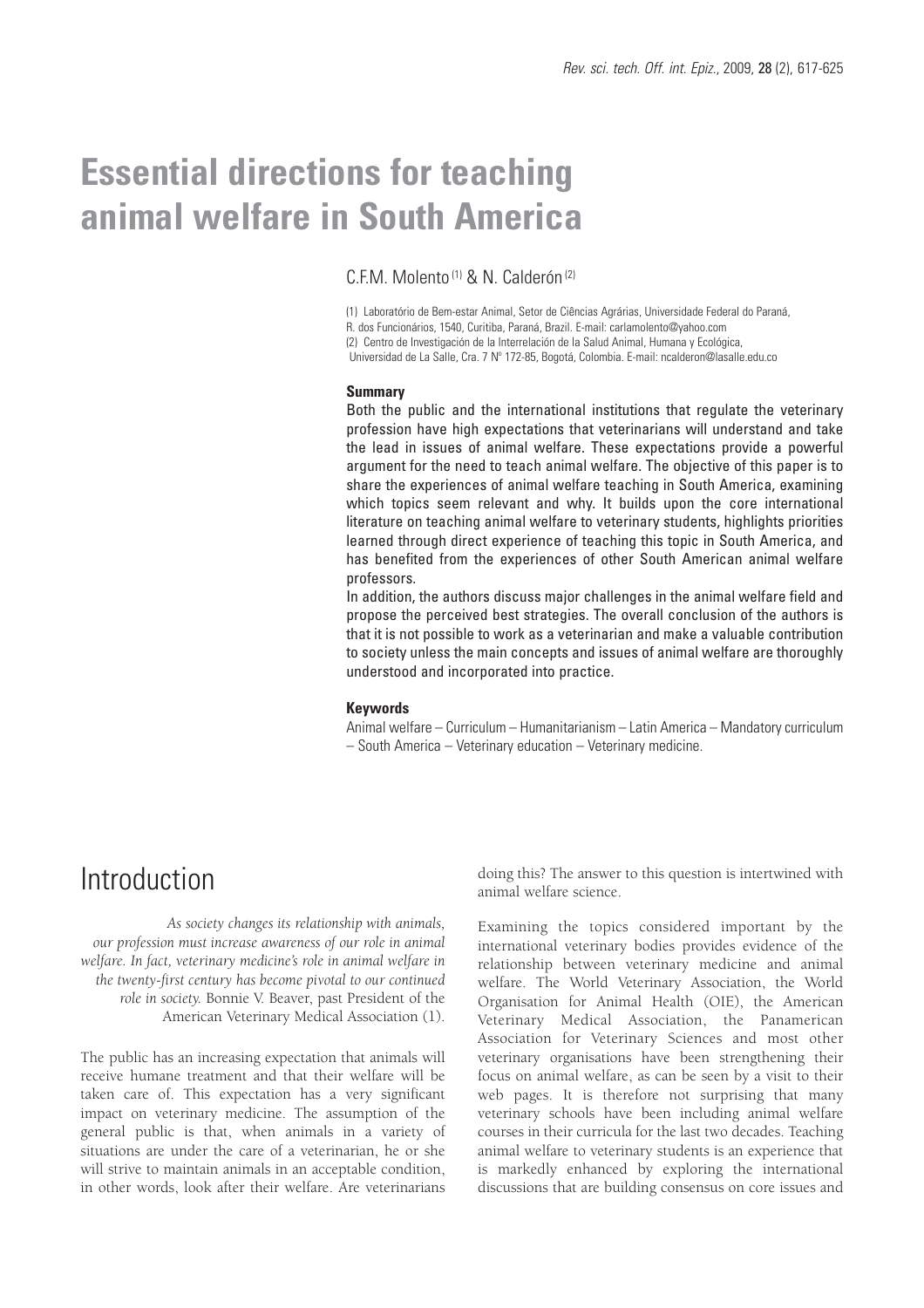providing some agreement on key features of animal welfare.

The objective of this paper is to share the experience of animal welfare teaching in South America by examining which topics seem relevant and why. In addition, the authors discuss major challenges in the welfare arena and propose the perceived best strategies to resolve them.

### General ideas

The authors would like to clarify two important issues which affect the general context of this paper. First, there are two terms that can be used in English for the concept of animal welfare: 'animal welfare' and 'animal well-being'. Both of these terms translate into a single term in Spanish (*bienestar*) and Portuguese (*bem-estar*). For this reason, and following the advice given by some prominent animal welfare scientists, such as those mentioned by Nordenfelt (18), the authors have decided to use only the term 'animal welfare', to encompass a completely animal-centred meaning.

The second issue involves the complexity of the South American continent in terms of its diverse cultures, languages, socio-economic factors and political and educational systems. It would be highly preferable to include data from all 13 South American countries, with their more than 200 veterinary schools. However, the limited availability of information makes this difficult. Even relatively simple information, such as the number of veterinary schools per country, is difficult to obtain. Table I shows the data obtained and the source.

### **Why should an animal welfare course be taught?**

It seems common sense that veterinarians should understand animal welfare. For example, if one reads the oath to which veterinarians are expected to adhere, it is common for it, in many countries, to include a strong statement emphasising the welfare of animals. Another example is from the words of Bernard Vallat (25), the Director-General of the OIE: 'The OIE was thus proud to receive, in 2002, a unanimous mandate from its 167 Member Countries to become the leading international organisation in the field of animal welfare'. These high expectations contained in the professional values of veterinary medicine – that all veterinarians should both understand and take action on behalf of animal welfare – provides a powerful argument for teaching animal welfare in veterinary colleges and institutions.

The perception of veterinary students also seems to be that they should receive formal training in animal welfare. Most

| . .<br>۰.<br>۰.<br>×<br>× |  |
|---------------------------|--|
|---------------------------|--|

**The number of veterinary schools per country in South America** 

| <b>Country</b> | <b>Number of veterinary</b><br>schools <sup>(a)</sup> | Data source            |  |
|----------------|-------------------------------------------------------|------------------------|--|
| Argentina      | 11                                                    | WVA (29)               |  |
|                | 8                                                     | FPFECV (19)            |  |
| <b>Bolivia</b> | $\overline{2}$                                        | WVA (29)               |  |
|                | 5                                                     | FPFECV (19)            |  |
| Brazil         | 10 <sup>1</sup>                                       | WVA (29)               |  |
|                | 14                                                    | FPFECV (19)            |  |
|                | 160                                                   | <b>INEP (11)</b>       |  |
| Chile          | 6                                                     | WVA (29)               |  |
|                | 3                                                     | FPFECV (19)            |  |
|                | 32                                                    | <b>MEC (14)</b>        |  |
| Colombia       | 1                                                     | FPFECV (19)            |  |
|                | 16                                                    | COMVEZCOL (5)          |  |
|                | $\overline{2}$                                        | WVA (29)               |  |
| Ecuador        | 1                                                     | FPFECV (19)            |  |
| Paraguay       | 1                                                     | María Teresa Rovira,   |  |
|                |                                                       | personal communication |  |
| Peru           | 1                                                     | WVA (29)               |  |
|                | 5                                                     | FPFECV (19)            |  |
| Uruguay        | 1                                                     | WVA (29)               |  |
|                | 1                                                     | FPFECV (19)            |  |
| Venezuela      | $\overline{2}$                                        | WVA (29)               |  |
|                | 1                                                     | FPFECV (19)            |  |

a) Note the data variability across different sources for the same country; the most reliable figures are those from local sources, when available

WVA: World Veterinary Organization

FPFECV: Pan-American Federation of Faculties and Schools of Veterinary Science INEP: Instituto Nacional de Estudos e Pesquisas Educacionais

MEC: Ministry of Education of Chile

COMVEZCOL: Consejo Profesional de Medicina Veterinaria

students from the University of São Paulo prefer a compulsory animal welfare course, and this opinion seems to be gaining momentum (Fig. 1) (23). Moreover, animal welfare activities are becoming more important in veterinary schools, for instance, the demand for institutional animal ethics committees. Most universities in South America have been establishing such committees over the last decade.

One idea to reflect upon is the commonly offered argument that animal welfare is already taught within many of the other courses in the school. This is a situation that veterinary instructors should strive for. However, even so, veterinarians cannot afford the glaring absence of a specific forum for teaching concepts, assessment strategies and applied exercises in animal welfare.

Unfortunately, it seems that veterinarians are far from achieving this integration of animal welfare into the everyday curriculum. There are reports of an inverse correlation between education and an affection for animals: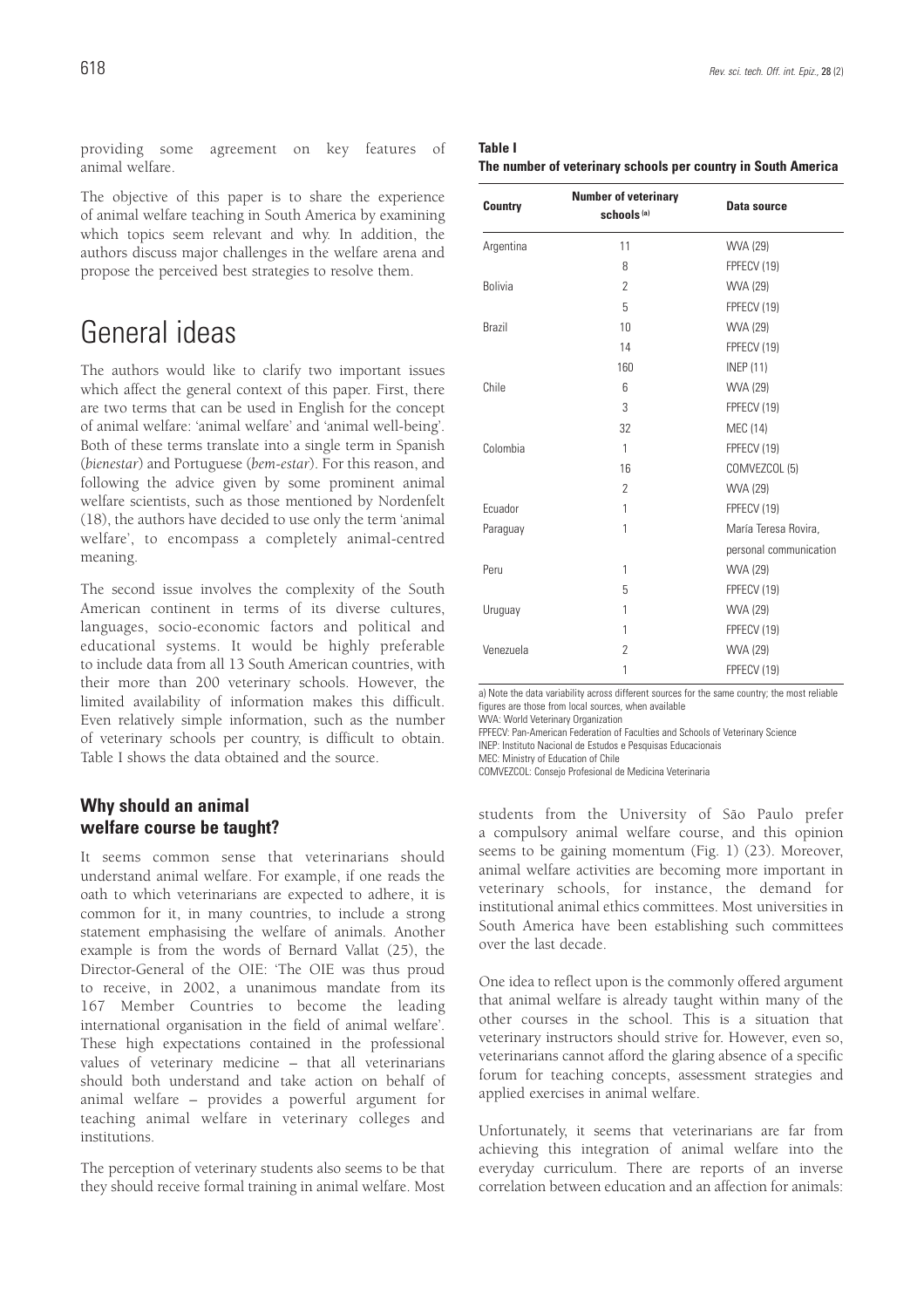

**Numbers of veterinary students who would prefer the ethics and animal welfare course in their veterinary programme at the**

the higher the level of education, the less affection is shown (26). A similar trend was reported in veterinary education: as male students moved from their first to their last school year, their degree of empathy towards animals decreased (20). As Vonesch states (26), it is difficult to accept such a perversion of education. (Interestingly, in the case of female students, the study showed that their level of empathy was maintained throughout academic life.)

This paradox requires action, since society tends to look upon veterinarians as professionals committed to the care of animals. Discussions usual to philosophers, writers, journalists and, to a lesser degree, zoologists and biologists have rarely been approached by veterinary professors and students. This absence is probably related to an educational process that puts more emphasis on animal production, surgery and clinics. The idea that animals are sentient beings and the ethical reflections following on from that concept are thereby rendered marginal to veterinarian academic life (4).

The desensitising effect of veterinary education is hopefully decreasing with the adoption of mandatory animal welfare courses and animal-friendly teaching methods. An example of humanitarian veterinary education comes from the work of Silva *et al.* (24), who used ethically obtained dog cadavers to replace the use of live animals when teaching surgical techniques. Another example is teaching anaemia diagnosis through the FAMACHA method (i.e. monitoring the colour of the mucous eye membranes), modified to preserve the integrity of the animals used in practical sessions (17). Throughout academic life, the opportunities to maintain and refine student compassion towards animals are many; seizing them should be the responsibility of professors and programme directors.

These ideas have been presented to support those universities which are either in the process of including animal welfare as part of their obligatory curricula or are yet to start this undertaking. The question of a compulsory animal welfare course for veterinary students seems self evident; more challenging is the question of how to optimise its approach and content.

### **What should be taught?**

To present a South American perspective on the best content for an animal welfare course, the authors have drawn on the ideas provided by Broom (2), Hewson *et al.* (10) and Manteca *et al.* (13). In teaching animal welfare concepts, it is important to stress the need for the combined consideration of physical, behavioural and psychological welfare. The idea of welfare as: 'the state of an individual as regards its attempts to cope with its environment,' (3) is especially useful, since it leads to the teaching of animal welfare assessment through physiological and behavioural indicators.

Teaching animal ethics in the first part of the course provides context for the applied skills section, which, in turn, gives the opportunity for some training in decisionmaking. The section on animal welfare assessment is enriched by the teaching and practical use of the Five Freedoms (27), comprising: freedom from thirst and hunger; freedom from discomfort; freedom from pain, injury and disease; freedom to express normal behaviour; and freedom from fear and distress.

The authors have been teaching their courses to an approximate ratio of one third conceptual issues and two thirds applied topics, including animal welfare legislation. They organise applied topics into critical points and reflections on viable improvement strategies for the welfare of companion, laboratory, entertainment, farm, working and wild animals. In accord with Manteca *et al.* (13), the authors believe that one objective of the course should be that students can clearly distinguish between arguments based on animal welfare and arguments centred on other issues, such as economics, organic farming, species conservation and homoeopathy.

In the experience of the authors, a common anxiety expressed by students involves the intrinsic difficulty in understanding exactly what an animal feels. This problem is exacerbated by the recognised idea that feelings are private experiences, only available to each individual self. However, exploring the ways in which veterinarians can find answers to this dilemma, in the absence of an absolute level of accuracy, can considerably enrich class discussions. As Duncan remarks (7), it is not necessary to know whether the tail-docking of lambs is a similar experience to a deep cut or a severe burn in a human being; it is important to know whether tail-docking is a negative experience, how negative it is, and how long it lasts.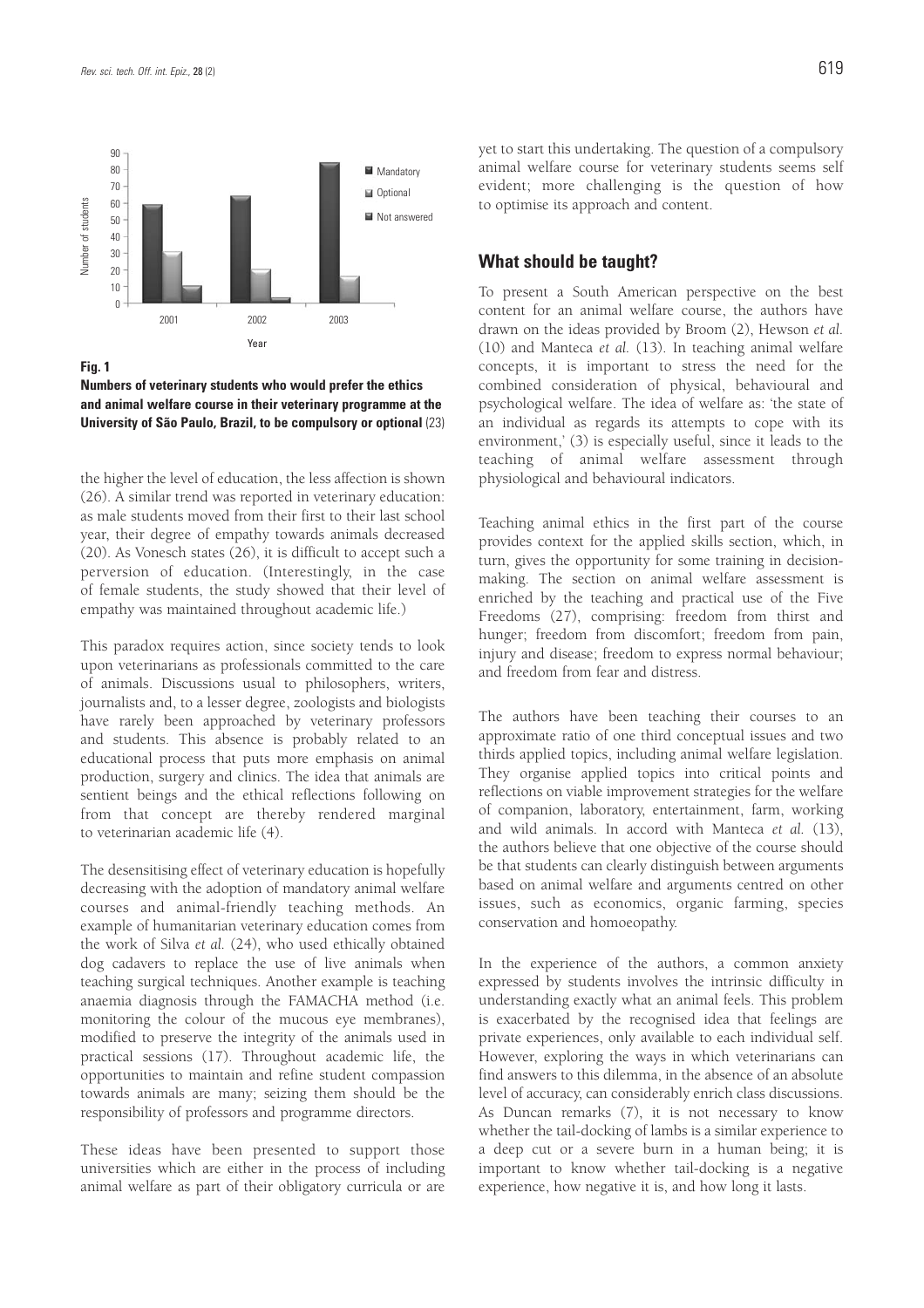### **The focus on sentience**

Data from Brazil show that, when asked whether animals have feelings, 4% of people say no (16); when the question is about pain in fish, this percentage increases to 12.5% (21). After more than three centuries of Cartesianism, it is natural that both professors and students in all scientific areas, including the veterinary sciences, should be, on average, more sceptical about animal feelings. Thus, discussing animal consciousness is an essential prerequisite for animal welfare to be taken seriously. When taught during preliminary classes, it sets the foundation on which further animal welfare concepts can be built. Otherwise, the lingering question, regardless of the specific subject of the day, might be: 'Yes, but is this really relevant?'

The fact that there are inconsistencies in perceptions of animal cognition among North American veterinary students, and of the humaneness of different procedures across animal species (12), is probably also true for South America. These inconsistencies have implications for veterinary education and animal welfare. They show the importance of discussing the most recent scientific knowledge on the distribution of sentience in the animal kingdom; for instance, the probability of animal awareness (9). This knowledge of sentience distribution should allow animal welfare work to be prioritised in an animal-centred fashion. Such knowledge is essential if the goal in teaching animal welfare is to give future veterinarians the tools to assess animal suffering and advise on the promotion of animal contentment.

### **The status of South America in terms of animal welfare teaching**

Table II presents selected characteristics of animal welfare courses taught in six South American schools of veterinary

medicine. The content of the courses basically includes the issues mentioned above, with some variation. One frequent variation is an additional emphasis on ethological concepts, which is important when there is no specific ethology course. There have been various educational developments in Argentina, Chile, Colombia and Uruguay through regional, national and international congresses, as well as the addition of an animal welfare course, either compulsory or optional, in many veterinary schools.

### **Status in Brazil**

Two groups started working with applied ethology in Brazil in the 1980s, led by Professor Mateus Paranhos da Costa at Universidade Estadual Paulista and Professor Luiz Carlos Pinheiro Machado Filho at Universidade Federal de Santa Catarina. The first time an animal welfare course was taught to veterinary students was in 1999, at Universidade de Brasília. Recently, in Brazil, both animal welfare teaching and the number of veterinary programmes have become very dynamic issues. An update study was conducted through a questionnaire sent to 110 institutions that offer veterinary programmes (22). The results indicate that 34% of these veterinary programmes include animal welfare concepts, and 25% offer animal welfare as an independent course (Fig. 2). Most institutions offer animal welfare courses for students during the first three years of the programme. The teaching of animal welfare courses to veterinary students is growing faster than the number of veterinary programmes in Brazil, thus, the proportion of programmes offering animal welfare concepts is increasing. The impact of animal welfare teaching on Brazil is demonstrated by the rapid establishment of many new initiatives in animal welfare. One important motivation for these changes is the pressure from the public and society in general, particularly non-governmental animal

#### **Table II**

**Selected features of the animal welfare courses taught in six South American schools of veterinary medicine**

| <b>Institution, country</b>                              | <b>Year course</b><br>first offered | <b>Hours</b> | <b>Type</b>           | <b>Place in the</b><br>curriculum | <b>Professor</b>               |
|----------------------------------------------------------|-------------------------------------|--------------|-----------------------|-----------------------------------|--------------------------------|
| Universidade Estadual Paulista.<br>Jaboticabal, Brazil   | 2001                                | 30           | Optional              | Second year                       | Mateus Paranhos da Costa       |
| Universidad de La Salle, Colombia                        | 2004                                | 64           | Optional              | Fourth year                       | Néstor Calderón & Ricardo Mora |
| Universidad Nacional del Litoral.<br>Argentina           | 2005                                | 60           | Compulsory since 2007 | Fourth year                       | Roque Gastaldi                 |
| Universidad de la República<br>del Uruguay, Uruguay      | 2005                                | 30           | Optional              | Fourth or fifth year              | Stella Huertas & Deborah Cesar |
| Universidade Federal<br>do Paraná, Brazil <sup>la)</sup> | 2006                                | 60           | Optional              | Fourth or fifth year              | Carla F. M. Molento            |
| Universidad Austral de Chile, Chile                      |                                     |              |                       |                                   |                                |
| Course A: Basic animal welfare                           | 2006                                | 45           | Optional              | Second year                       | Tamara Tadich                  |
| Course B: Applied animal welfare                         | 2008                                | 64           | Optional              | Fifth year                        | Carmen Gallo                   |

a) For a list of animal welfare teaching characteristics in 55 Brazilian veterinary schools, please contact carlamolento@yahoo.com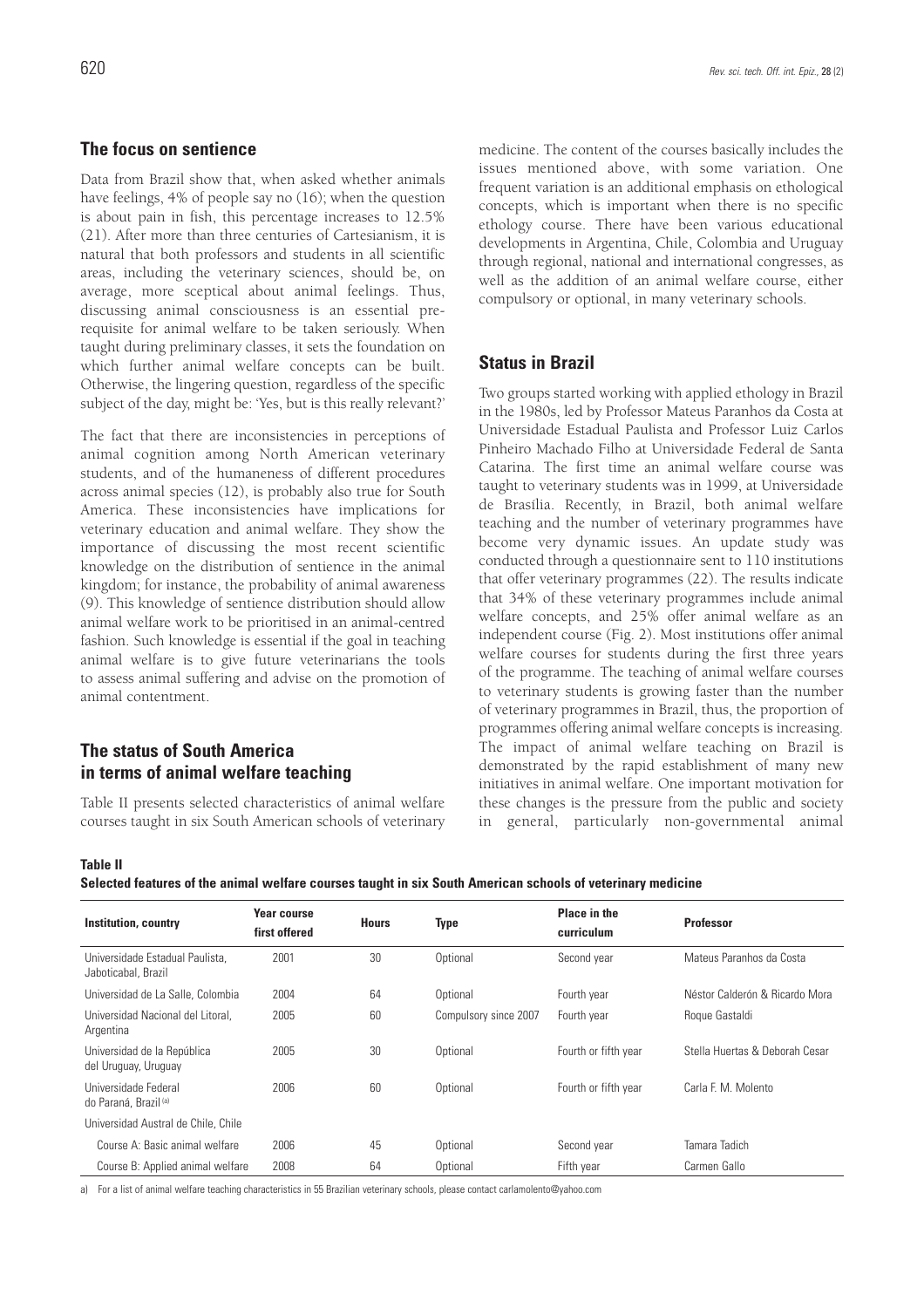

AW: animal welfare

**Fig. 2**

# **Number of veterinary programmes in Brazil that teach animal**

protection organisations, supported by advances in scientific knowledge on welfare issues. One example from the public health arena may illustrate this. Decades ago, many Brazilian cities implemented stray dog capture and elimination procedures, under World Health Organization (WHO) recommendations. A change in this strategy has now occurred for three reasons:

– pressure from no-kill animal protection groups

– pressure from animal welfare scientists and veterinarians, who studied population dynamics and realised the inadequacy of this approach

− the publication of new findings by WHO rabies experts in 2005 (28).

Stray dog control is a growing area of study in Brazil, and animal welfare knowledge is an essential asset for veterinarians who want to co-operate effectively with governmental bodies. In some cities, special attention is now given to dog identification and the promotion of better welfare for stray animals. This approach is coupled with a 'catch, neuter and release' programme, when feasible, while simultaneously aiming at better education and promotion of responsible pet ownership, which is the principal long-term goal.

Another example involves the welfare of farm animals. The development of farm animal welfare standards is being undertaken by both private initiatives and legislative approaches. In 2009, a private organisation was established to certify animal welfare on farms, a step which allows differential labelling of products. Ten years ago, the Brazilian Federal Environmental Act, under which it is a crime to mistreat, abuse or be cruel to animals, was passed. This law might be assumed to be available for use to prevent highly intensive production systems, but it is not specific enough. Some states have passed laws that specifically regulate farms and their treatment of animals; however, their application is presently on hold, due to

pressure from the agribusiness sector. This illustration of the Brazilian situation provides much 'food for thought' for those involved in animal welfare teaching, if future veterinarians are to meet the expectations of the South American public in the treatment of animals.

### Challenges ahead

The need to devote a minimum of 60 hours to the subject of animal welfare is a challenge in a curriculum which is already long. To best achieve its learning objectives, animal welfare could be taught after the first three years of a fiveyear veterinary degree programme. At this stage, students have already studied physiology, ethology, zoonoses and production systems. The central role of ethology in this debate is highlighted by the important work of the International Society for Applied Ethology, which has led to advances in knowledge on motivation, consciousness, cognition and many other fields integral to an understanding of animal welfare. The provision of the basic courses mentioned above allows for detailed discussion of:

– how to assess animal welfare

– crucial factors in each field that are limiting or preventing improvements in animal welfare

– applied sessions on the development of viable alternative strategies to improve the welfare of animals in each of these areas.

In an ideal situation, there should also be an introduction to the subject of animal welfare in the first two years, as is the case at Universidad Austral de Chile (Table II).

Another challenge stems from the fact that most veterinary professors themselves did not learn animal welfare science during their academic careers. Moreover, it is a subject with room for a great deal of opinion on the best approach, which, in turn, can lead to considerable variation in the topics covered. For this reason, a clear and coherent programme covering the core elements of animal welfare should be developed and offered to professors as a specialisation. A study of definitions of animal welfare among Brazilian veterinary professors (15) showed a significant variation in their conceptual basis, which was much broader than the advisable underpinning ideas of:

– an animal-centred concept, which can be measured on a scale from poor welfare to good welfare (3)

– the inclusion of the key issues of natural life and behaviour, fitness and health, and contentment (27)

– the importance of how the animal feels (6).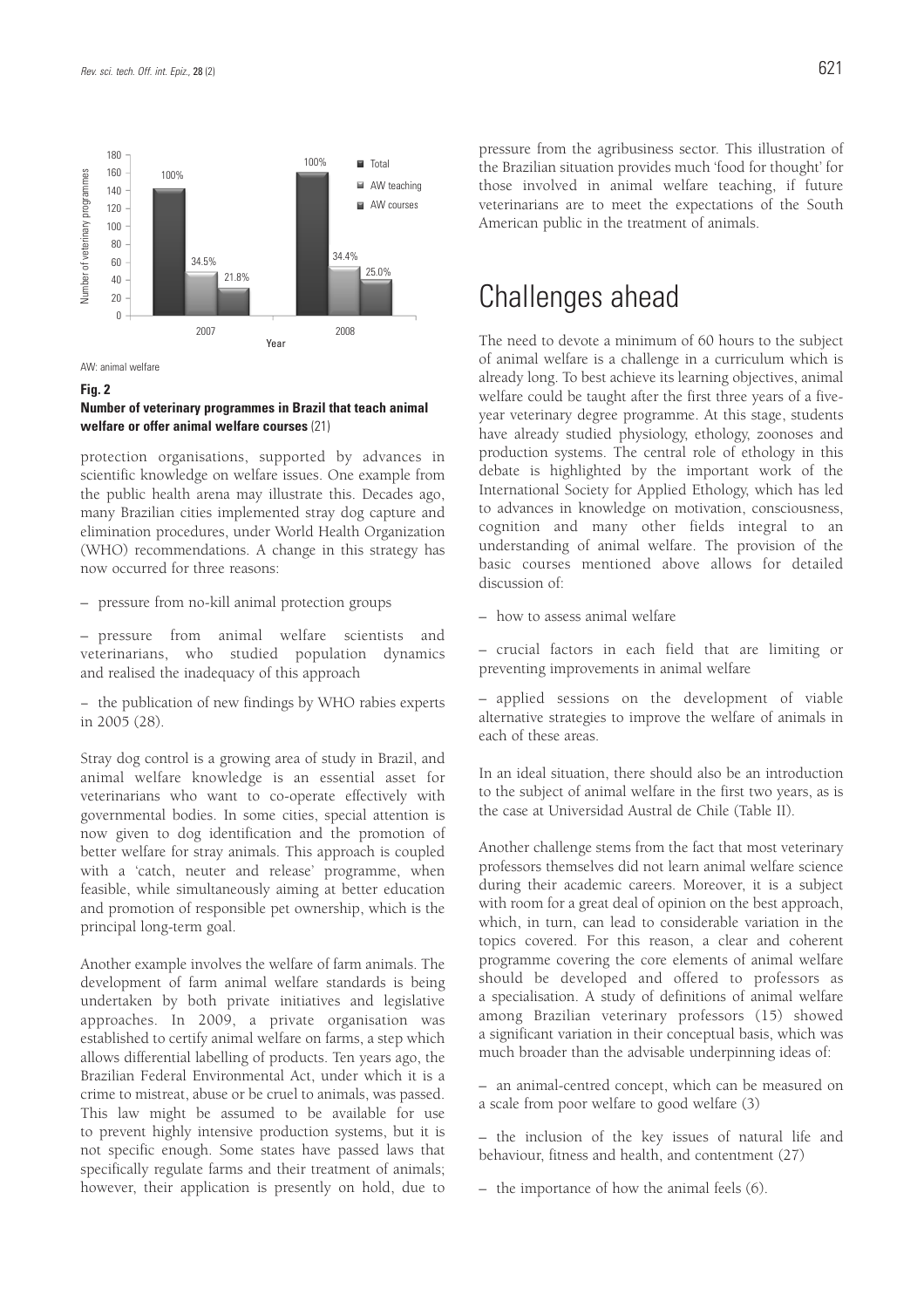This illustrates the need for debate and co-operation among professors and the importance of building consensus on core issues, since applied sections will depend upon, and be more variable than, fundamental concepts.

Teaching applied animal welfare issues benefits from using local information. There are two major reasons for this. First, learning is facilitated if the material is directly related to the everyday life of the students. Secondly, some of the animal welfare research conducted in industrialised countries is of limited applicability elsewhere (8). Likewise, many of the animal welfare problems in developing countries may have no equivalent in developed countries. Thus, animal welfare science is a promising field for veterinary research and development in South America. Locally published material has yet another extremely important characteristic: it is published in the local language. This removes a major barrier for students who only speak one language and makes access to the material easier for all local students.

# Final considerations

For veterinarians to be able to reassure the public that all animals have acceptable welfare conditions, there is an absolute need for a compulsory animal welfare course in all veterinary training programmes. A good balance should be sought among:

– fundamental concepts of animal welfare, including definitions of animal welfare and sentience

– animal ethics, animal welfare legislation and methods of assessing animal welfare

− applied animal welfare topics, including making assessments of animal welfare in different scenarios and exercises on developing and implementing strategies for improvements.

Including local information is especially relevant when teaching animal ethics, animal welfare legislation and applied topics.

The authors conclude that it is not possible to work as a veterinarian and provide a valuable contribution to society unless the principal concepts and issues of animal welfare are thoroughly understood and incorporated into everyday practice.

It would be a positive advance if the core precepts and principles of animal welfare teaching reached animal science, agronomy and biology programmes and, in fact, all programmes directly or indirectly related to animals and/or the human-animal relationship. Monitoring the results of animal welfare education in all programmes would provide useful feedback and further help to improve animal welfare teaching, leading to the development and implementation of a more humane treatment of animals and, in turn, hopefully, a better world.

### Acknowledgements

The authors would like to thank everyone who contributed valuable information to this text, especially Carmen Gallo and Néstor Tadich B. from Universidad Austral de Chile; Claus Köbrich from the Universidad de Chile; Roque Gastaldi from the Universidad Nacional del Litoral, Argentina; Roberto Kremer from the Universidad de la República del Uruguay and Pedro Pablo Martínez, Dean of Veterinary Medicine at La Salle University in Colombia and President of the Pan-American Federation of Faculties and Schools of Veterinary Science (FPFECV). The authors recognise the importance of the efforts made by the World Society for the Protection of Animals (WSPA) in promoting animal welfare teaching in South America in many ways. Particularly relevant to this study was the invitation of the WSPA to the authors to become involved as consultants to the WSPA project: 'Concepts in Animal Welfare', and the resulting networking amongst animal welfare professors.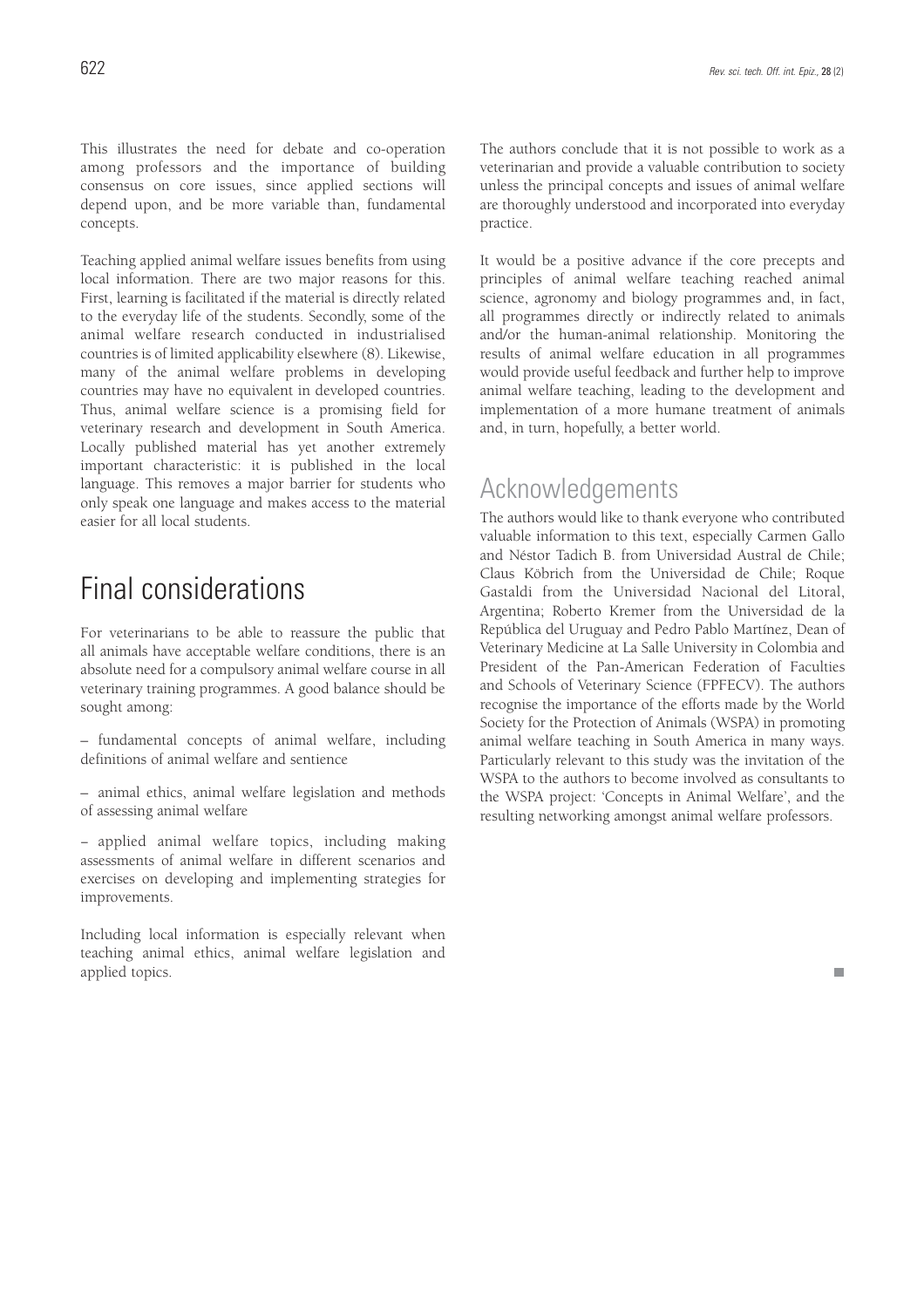# **Principales orientations pour l'enseignement du bien-être animal en Amérique du Sud**

C.F.M. Molento & N. Calderón

### **Résumé**

Le public général et les organisations internationales chargées de réglementer la profession vétérinaire attendent des vétérinaires qu'ils soient capables de percevoir l'importance du bien-être animal et de donner l'impulsion nécessaire à cette question. Cette attente plaide fortement en faveur de l'intégration du bien-être animal en tant que discipline à part entière dans les programmes d'enseignement vétérinaire. Dans cet article, les auteurs décrivent les expériences tentées à cet égard en Amérique du Sud, en soulignant la pertinence particulière accordée à certains thèmes. Ils s'inspirent des travaux majeurs publiés sur l'enseignement du bien-être animal dans les facultés de médecine vétérinaire et indiquent les priorités qu'ils ont pu identifier lors de leur propre expérience d'enseignants en Amérique du Sud, sans oublier l'expérience acquise par d'autres enseignants du continent dans ce domaine.

En outre, ils examinent les principaux enjeux du bien-être animal aujourd'hui et proposent quelques stratégies permettant d'y répondre de la meilleure façon. En conclusion, les auteurs affirment que pour exercer leur métier correctement et apporter une contribution valable à la société, les vétérinaires doivent désormais maîtriser les principaux concepts et problématiques du bien-être animal et les intégrer dans leur pratique.

#### **Mots-clés**

Amérique du Sud – Amérique latine – Bien-être animal – Enseignement vétérinaire – Humanisme – Médecine vétérinaire – Programme d'enseignement – Programme obligatoire.

 $\overline{\phantom{a}}$ 

# **Orientaciones básicas para la enseñanza del bienestar de los animales en América del Sur**

C.F.M. Molento & N. Calderón

### **Resumen**

Las entidades públicas e internacionales que reglamentan la profesión veterinaria confían plenamente en que los veterinarios, al conocer la importancia del bienestar animal, se convertirán en sus principales defensores. Por ello, es indispensable impartir formación al respecto. En este artículo se presentan la experiencia adquirida en la materia en América del Sur y los temas pertinentes a impartir, así como su justificación. Los autores se basan en las principales publicaciones internacionales sobre la enseñanza del bienestar animal a estudiantes de veterinaria y en la experiencia de otros profesores de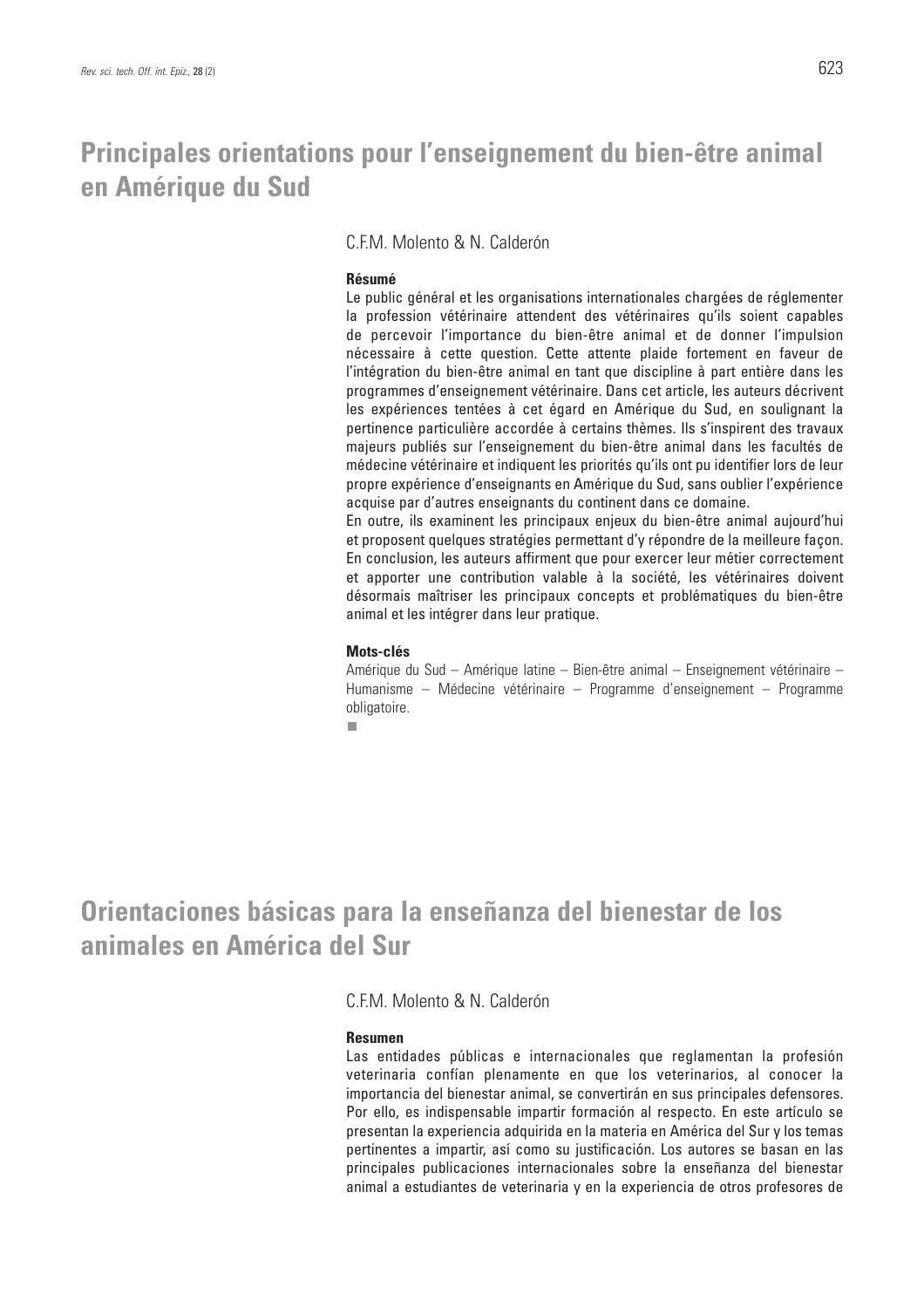dicha disciplina en América del Sur. Asimismo, destacan las esferas prioritarias determinadas en la experiencia directa de la enseñanza sobre el tema en el subcontinente.

Los autores también examinan las principales dificultades con que tropieza el bienestar de los animales y proponen las mejores estrategias para enfrentarlas. En su conclusión, destacan que es preciso comprender las principales nociones y dificultades del bienestar animal, e integrarlas plenamente a la práctica, para poder ejercer la medicina veterinaria y realizar una importante contribución a la sociedad.

#### **Palabras clave**

América del Sur – América Latina – Ayuda humanitaria – Bienestar de los animales – Formación veterinaria – Medicina veterinaria – Plan de estudios – Programa de estudios obligatorio.

п

# References

- 1. Beaver B.V. (2005). Introduction: animal welfare education, a critical time in veterinary medicine. *J. vet. med. Educ.*, **32** (4), 419-421.
- 2. Broom D.M. (2005). Animal welfare education: development and prospects. *J. vet. med. Educ.,* **32** (4), 438- 441.
- 3. Broom D.M. & Fraser A. (2007). Domestic animal behaviour and welfare, 4th Ed. CABI, Wallingford, 1-540.
- 4. Calderón N. (1999). Reflexões em torno de uma ética animal. Available at: www.homeopatiaveterinaria. com.br/Reflexoes\_de\_uma\_etica\_animal.htm (accessed on 27 October 2008).
- 5. Consejo Profesional de Medicina Veterinaria (COMVEZCOL) (2008). – Asociación Colombiana de Facultades de Medicina Veterinaria y Zootecnia. Programas Associados ASFAMEVEZ. Available at: www.comvezcol.org/conozcanos/asociacion. php?Tema=10 (accessed on 27 October 2008).
- 6. Dawkins M. (1980). Animal suffering: the science of animal welfare. Chapman & Hall, London, 1-149.
- 7. Duncan I.J.H. (2005). Science-based assessment of animal welfare: farm animals. *In* Animal welfare: global issues, trends and challenges (A.C.D. Bayvel, S.A. Rahman & A. Gavinelli, eds). *Rev. sci. tech. Off. int. Epiz.*, **24** (2), 483-492.
- 8. Fraser D. (2008). Toward a global perspective on farm animal welfare. *Appl. anim. Behav. Sci.*, **113**, 330-339.
- 9. Griffin D.R. & Speck G.B. (2004). New evidence of animal consciousness. *Anim. Cogn.*, **7** (1), 5-18. E-pub.: 5 December 2003.
- 10. Hewson C.J., Baranyiová E., Broom D.M., Cockram M.S., Galindo F., Hanlon A.J., Hänninen L., Hewson C. *et al.* (2005). – Approaches to teaching animal welfare at 13 veterinary schools worldwide. *J. vet. med. Educ.*, **32** (4), 422-437.
- 11. Instituto Nacional de Estudos e Pesquisas Educacionais (2008). – Cadastro das Instituições de Educação Superior. Ministério da Educação. Available at: www.educacaosuperior. inep.gov.br/funcional/lista\_cursos.asp (accessed on 15 October 2008).
- 12. Levine E.D., Mills D.S. & Houpt K.A. (2005). Attitudes of veterinary students at one US college toward factors relating to farm animal welfare. *J. vet. med. Educ.*, **32** (4), 481-490.
- 13. Manteca X., Broom D.M., Knierim U., Fatjó J., Keeling L. & Velarde A. (2005). – Teaching animal welfare to veterinary students. *In* Animal bioethics – principles and teaching methods (M. Marie, S. Edwards, G. Fandini, M. Reiss & E. von Borell, eds). Wageningen Academic Publishers, Wageningen, the Netherlands, 215-243.